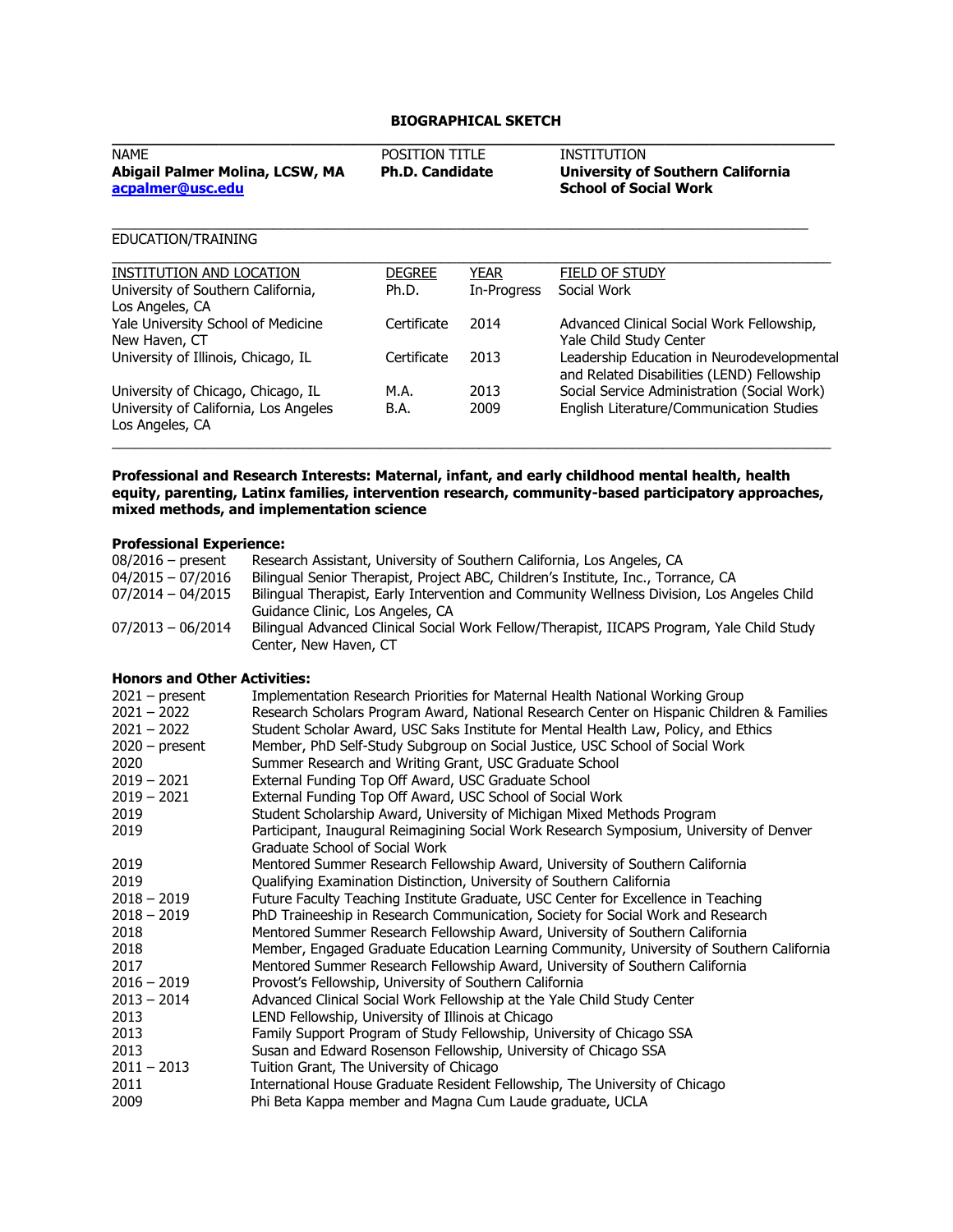2007 – 2009 Waldo A. Neikirk Merit Scholarship, UCLA

# **Academic Teaching Experience:**

| Summer 2021      | Instructor, Social Work Practice with Individuals, Families, and Groups, USC (online)                                                                                           |
|------------------|---------------------------------------------------------------------------------------------------------------------------------------------------------------------------------|
| Fall 2019        | Instructor, Social Work Practice with Children and Families in Early and Middle Childhood, USC<br>(on ground)                                                                   |
| $2019 - 2021$    | Curriculum Development, Task Force on Infant and Early Childhood Mental Health and<br>Developmental Neuroscience, Council on Social Work Education (CSWE) and Erikson Institute |
| $2018 - present$ | Curriculum Development, Social Work Practice with Children and Families in Early and Middle<br>Childhood, USC                                                                   |
| Fall 2018        | Co-Instructor, Social Work Practice with Children and Families in Early and Middle Childhood,<br>USC (on ground)                                                                |

# **Research Experience:**

| Principal Investigator. Promoting Maternal Mental Health in a Time of Crisis: Examining          |
|--------------------------------------------------------------------------------------------------|
| Depression Screening in the Parents as Teachers Home Visiting Program, USC Center for the        |
| Changing Family and the Parents as Teachers National Center (\$25,302)                           |
| Principal Investigator. COVID-19 Impacts on Maternal Mental Health and Economic                  |
| Well-Being Among Latinx Families, USC Center for the Changing Family, USC School of Social       |
| Work, and the Southern California Clinical and Translational Science Institute (\$9,800)         |
| Principal Investigator. Effectiveness and Implementation of a Maternal Depression Treatment      |
| in a Head Start Setting, NIMH NRSA Pre-Doctoral Fellowship (\$81,918)                            |
| Graduate Research Assistant. Rapid Response Virtual Home Visitation, Dr. Dorian Traube,          |
| University of Southern California                                                                |
| Graduate Research Assistant. Protection and Quality of Care for Children Project in El Salvador, |
| USAID, Omar Lopez, University of Southern California                                             |
| Co-Investigator. Adults with Child Maltreatment Histories: Positive Outcome Narratives, Dr.      |
| Julie Cederbaum and Dr. Janet Schneiderman, University of Southern California                    |
| Graduate Research Assistant. Dr. Daniel Hackman's Research Team, USC                             |
| Graduate Research Assistant. Healthy Moms, Healthy Kids Intervention Study, ACF, Dr. Ferol       |
| Mennen, University of Southern California                                                        |
| Graduate Research Assistant. Project ABC, SAMHSA, Dr. Ferol Mennen, University of Southern       |
| California                                                                                       |
| Graduate Research Assistant/Data Collection Team Lead. Safe and Healthy Neighborhoods            |
| Collaborative, Dr. Michael Hurlburt, University of Southern California                           |
| Graduate Research Assistant. "Padres en Acción," a parent training program for Latino parents    |
| of children with Autism Spectrum Disorders, NIDILRR, Dr. Sandy Magaña                            |
|                                                                                                  |

### **Publications:**

Traube, D. E., **Palmer Molina, A.,** Kemner, A., & Henk, J. (In press). Early childhood home visitation to address perinatal mental health support during COVID-19. Prevention Science.

Schneiderman, J. U., **Palmer Molina, A.**, Mennen, F. E., & Negriff, S. (In press). Effect of caregiver depressive symptoms on the concordance between caregiver and youth assessment of youth physical health. Maternal and Child Health Journal.

Mennen, F. E., **Palmer Molina, A.**, Monro, W., Duan, L., Stuart, S., Sosna, T. (2021). Effectiveness of an Interpersonal Psychotherapy (IPT) group depression treatment for Head Start mothers: A clusterrandomized controlled trial. Journal of Affective Disorders, 280 (Part B), 39-48.

Palmer Molina, A., Skowron, E., Hackman, D. A. (2020). Maternal intimate partner violence exposure and autonomic reactivity: Associations with positive parenting. Journal of Interpersonal Violence.

Traube, D. E., **Palmer Molina, A.**, Taylor, A., Kemner, A., Shah, L., & Rau, A. (2020). Caregiver experiences of developmental screening. Child: Care, Health, and Development, 47(3).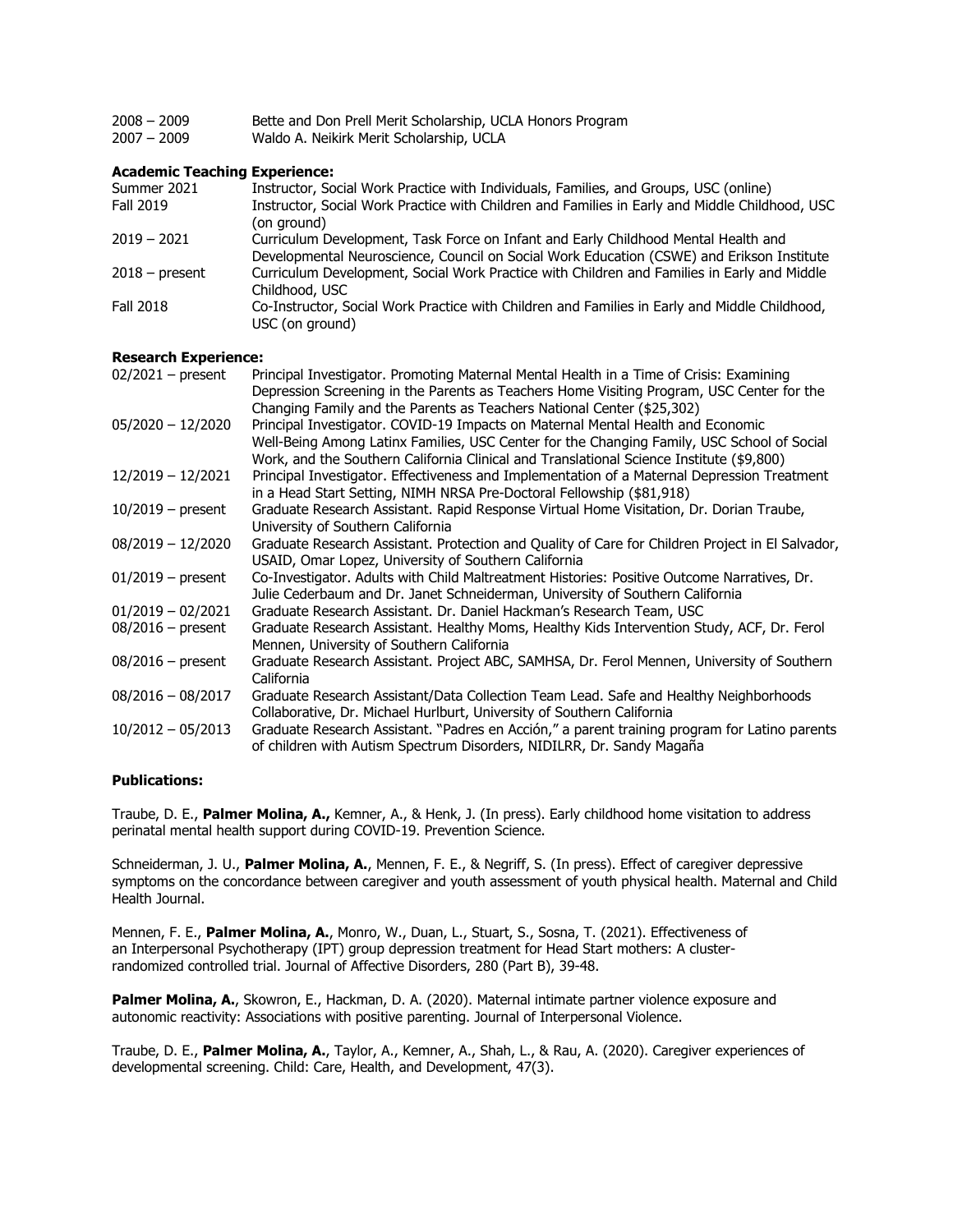Cederbaum, J., Negriff, S., & **Palmer Molina, A.** (2020). Child maltreatment and romantic relationships in adolescence and young adulthood: The mediating role of self-perception. Child Abuse & Neglect, 109, Article 104718.

**Palmer Molina, A.**, Traube, D. E., & Kemner, A. (2020). Addressing maternal mental health to increase participation in home visiting. Children and Youth Services Review, 113, Article 105025.

Negriff, S., **Palmer Molina, A.**, & Hackman, D. A. (2020). Parental exposure to childhood maltreatment and offspring's mental health: Investigating pathways through parental adversity and offspring exposure to maltreatment. Child Maltreatment, 25(4).

**Palmer Molina, A.**, Palinkas, L., Monro, W. & Mennen, F. E. (2020). Barriers to implementing a group treatment for maternal depression in Head Start: Comparing staff perspectives. Administration and Policy in Mental Health and Mental Health Services Research, 47(4), 545-554.

**Palmer Molina, A.**, Palinkas, L., Monro, W., & Mennen, F. E. (2019). Mothers' perceptions of help-seeking for depression in Head Start: A thematic, discourse analysis by language group. Community Mental Health Journal, 56(3), 478-488.

**Palmer Molina, A.**, Negriff, S., Monro, W., & Mennen, F. E. (2018). Exploring the relationships between maternal mental health symptoms and young children's functioning in a low-income, minority sample. Journal of Child and Family Studies, (27)12, 3975-3985.

**Palmer Molina, A.**, Traube, D. E., Kemner, A., & Henk, J. (Revise & resubmit). COVID-19 and family needs: The role of home visitation in a changing landscape.

Hackman, D. A., Suthar, H., **Palmer Molina, A.**, Dawson, W. C., & Putnam-Hornstein, E. (Revise & resubmit). Neighborhood social mobility and early developmental health in a population birth cohort.

**Palmer Molina, A.**, Ponting, C., Hernandez, Y., Traube, D. E., Pham, D., Garcia, I., & Mennen, F. E. (Under review). Latina mothers' pandemic stress, health, and resilience during COVID-19.

Perrigo, J., **Palmer Molina, A.**, Hurlburt, M., Palinkas, L., & Finno-Velasquez, M. (Under review). A qualitative approach to understand neighborhood-level child maltreatment under- and over-reporting drivers.

**Palmer Molina, A.**, Skowron, E., & Hackman, D. A. (In progress). Domains of cumulative risk and parenting among low-income mothers of young children: The role of maternal psychological functioning.

**Palmer Molina, A.**, Mennen, F. E., Hackman, D. A. (In progress). Economic pressure and maternal trauma exposure among Latina mothers of young children: Testing an adapted Family Stress Model.

Mennen, F. E., **Palmer Molina, A.**, Monro, W., Duan, L. (In progress). Correlates of maternal depressive symptomatology among ethnic minority Head Start mothers.

#### **Conference Presentations:**

Cederbaum, J., Schneiderman, J., Mennen, F. E. & **Palmer Molina, A**. (2021). Positive narratives: Social supports as a facilitator of positive outcomes for young adults with histories of child-welfare involvement. Paper presented at the American Public Health Association Annual Meeting, virtual conference.

**Palmer Molina, A.**, Mennen, F. E., Hackman, D. A. (2021). Economic pressure and maternal trauma exposure among Latina mothers of young children: Testing an adapted Family Stress Model. In F. Varner (Chair), Examining family processes across culturally diverse families: A focus on family functioning within Black, Latinx, and Chinese Families. Symposium presentation at the Society for Research in Child Development conference, virtual conference.

Hackman, D. A., Suthar, H., **Palmer Molina, A.**, Dawson, W. C., & Putnam-Hornstein, E. (2021). Neighborhoodlevel intergenerational mobility, poverty, and early developmental health in a population birth cohort. Poster presented at the Society for Research in Child Development conference, virtual conference.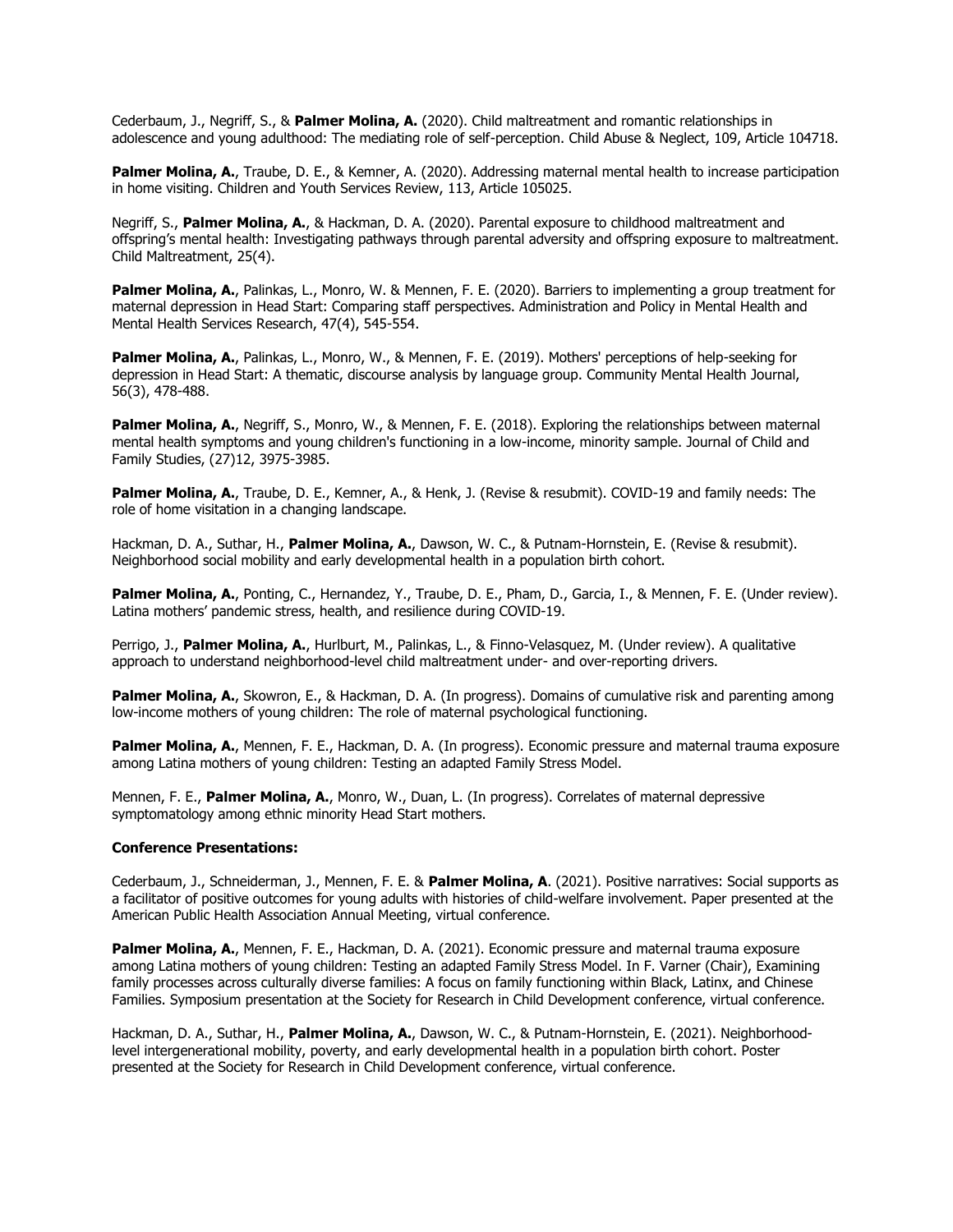Lanier, P., Traube, D., & **Palmer Molina, A.** (2021). A longitudinal study of the effects of Covid-19 on family wellbeing and service engagement in PAT. Paper presented at the National Home Visiting Summit, virtual conference.

**Palmer Molina, A.**, Skowron, E., & Hackman, D. A. (2021). Domains of cumulative risk and parenting among lowincome mothers of young children: The role of maternal psychological functioning. Paper presented at the Society for Social Work and Research 25<sup>th</sup> Annual Conference, virtual conference.

**Palmer Molina, A.**, Mennen, F. E., Hackman, D. A. (2021). Economic pressure and maternal trauma exposure among Latina mothers of young children: Testing an adapted Family Stress Model. Paper presented at the Society for Social Work and Research 25<sup>th</sup> Annual Conference, virtual conference.

**Palmer Molina, A.**, Traube, D. E., & Kemner, A. (2021). Addressing maternal mental health to increase participation in home visiting. In B. Jones-Harden (Chair), Preventive interventions with infants and toddlers and their families: The role of maternal mental health. Symposium presentation at the Society of Social Work and Research 25<sup>th</sup> Annual Conference, virtual conference.

Mennen, F. E., **Palmer Molina, A.**, Monro, W., Duan, L., Stuart, S., Sosna, T. (2021). Effectiveness of an Interpersonal Psychotherapy (IPT) group depression treatment for Head Start mothers: A clusterrandomized controlled trial. Paper presented at the Society of Social Work and Research 25<sup>th</sup> Annual Conference, virtual conference.

Delgrosso, P., Mckenzie, K., Coleman, A., **& Palmer Molina, A.** (2020). Providing family support services in Head Start and home visiting. Federal session presentation at the National Research Conference on Early Childhood. (Conference Cancelled)

**Palmer Molina, A.**, Traube, D. E., & Kemner, A. (2020). Initiation of mental health services for depression improves maternal engagement in the Parents as Teachers home visiting program. Paper presented at the 17th World Congress of the World Association of Infant Mental Health. (Conference cancelled)

Negriff, S., **Palmer Molina, A.**, & Hackman, D. (2020). Mechanistic pathways explaining the impact of intergenerational transmission of maltreatment on adolescent mental health. Paper presented at the 18th Biennial Meeting of the Society for Research on Adolescence. (Conference cancelled)

Perrigo, J., **Palmer Molina, A.**, Hurlburt, M., Finno-Velasquez, M., & Palinkas, L. (2020). Exploring child maltreatment under and overreporting drivers. Paper presented at the Society for Social Work and Research 24th Annual Conference, Washington, D.C.

Mennen, F. E., **Palmer Molina, A.**, Bina, R., & Kye Price, S. (2020). Screening for maternal depression in mothers of young children: Considerations with low-income and racial/ethnic minority populations. Roundtable presentation at the Society for Social Work and Research 24<sup>th</sup> Annual Conference, Washington, D.C.

**Palmer Molina, A.**, & Mennen, F. E. (2019). Incorporating the Family Stress Model into clinical social work teaching and practice. Paper presented at the Council on Social Work Education Annual Program Meeting, Denver, CO.

Palmer Molina, A., & Mennen, F. E. (2019). Beyond postpartum: Strategies for maternal depression screening among mothers of young children. Poster presented at the Zero to Three Annual Conference, Fort Lauderdale, FL.

Sommer, T. E., Gilpin, A., Mennen, F. E., & **Palmer Molina, A.** (2019). Building on strengths and aligning programs for children and families. Plenary presentation at the Child Care and Early Education Policy Research Consortium Annual Meeting, Washington, D.C.

Palmer Molina, A., Palinkas, L., Monro, W., Mennen, F. E. (2019). Barriers to implementing a group treatment for depression with mothers of Head Start children. Paper presented at the Society for Social Work and Research 23rd Annual Conference, San Francisco, CA.

Mennen, F. E., Monro, W., **Palmer Molina, A.** (2019). Using program evaluation to introduce an evidence-informed practice model to clinical social work. Roundtable presentation at the Society for Social Work and Research 23rd Annual Conference, San Francisco, CA.